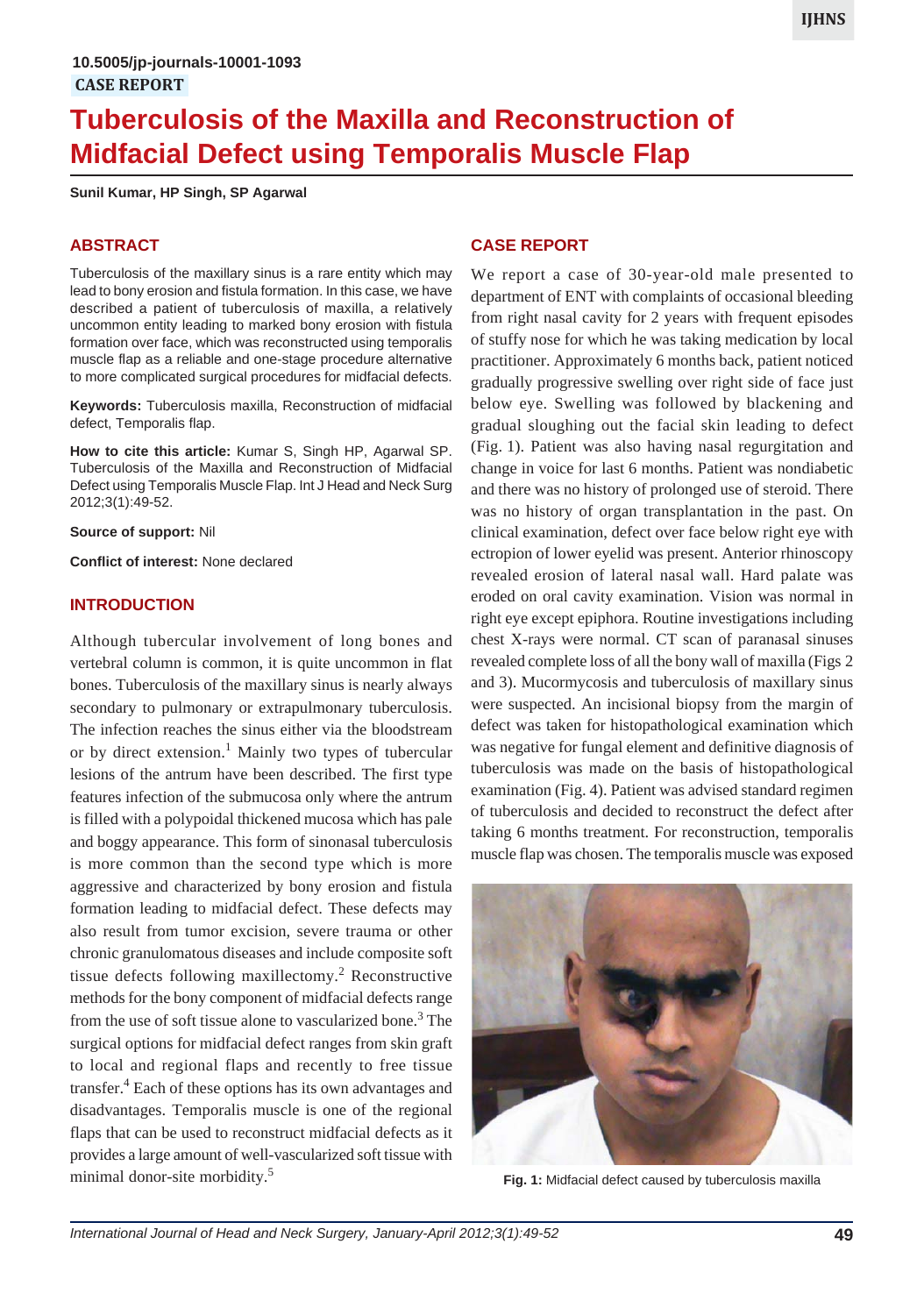

**Fig. 2:** CT scan of paranasal sinuses axial cuts shows complete erosion of maxilla



**Fig. 3:** CT scan of paranasal sinuses coronal cuts shows the destruction of all the walls of maxilla



**Fig. 4:** Microphotograph showing Langhans giant cells, epithelioid cells, lymphocytes and necrosis along with bony trabeculae (magnification 10×s)

through an incision along superior temporal line (Fig. 5). After elevating the flap, the two lamina of the deep temporal fascia were separated from the zygomatic arch up to the



**Fig. 5:** Elevation of flap after making incision along superior temporal line



**Fig. 6:** Facial surface covered by split thickness graft

area of fusion. The zygomatic arch and the coronoid process were divided to rotate the flap over the defects. After freshening, the defect margin facial surface of the flap was sutured as lateral nasal wall and palate. Facial surface was reconstructed by split thickness skin graft (Fig. 6). The temporal fossa was closed after placing a drain. Postoperative period was uneventful.

## **DISCUSSION**

Causes of midfacial defects include excision of maxillary carcinoma, orbital exenteration or trauma.<sup>2,4</sup> Chronic granulomatous diseases like tuberculosis, midline granuloma and fungal infection, mainly mucormycosis, are the other rare causes of midfacial defect. Patient in the above case gave no history of pulmonary tuberculosis, which was confirmed by a chest X-ray, thus it was not kept as a probable diagnosis when the patient first presented to us. Mucormycosis is caused by common fungi, frequently found in the soil and in decaying vegetation. Most individuals are exposed to these fungi, routinely but person with compromised immune systems are more susceptible to infection. Common conditions associated with mucormycosis include uncontrolled diabetes mellitus, prolonged use of steroid and

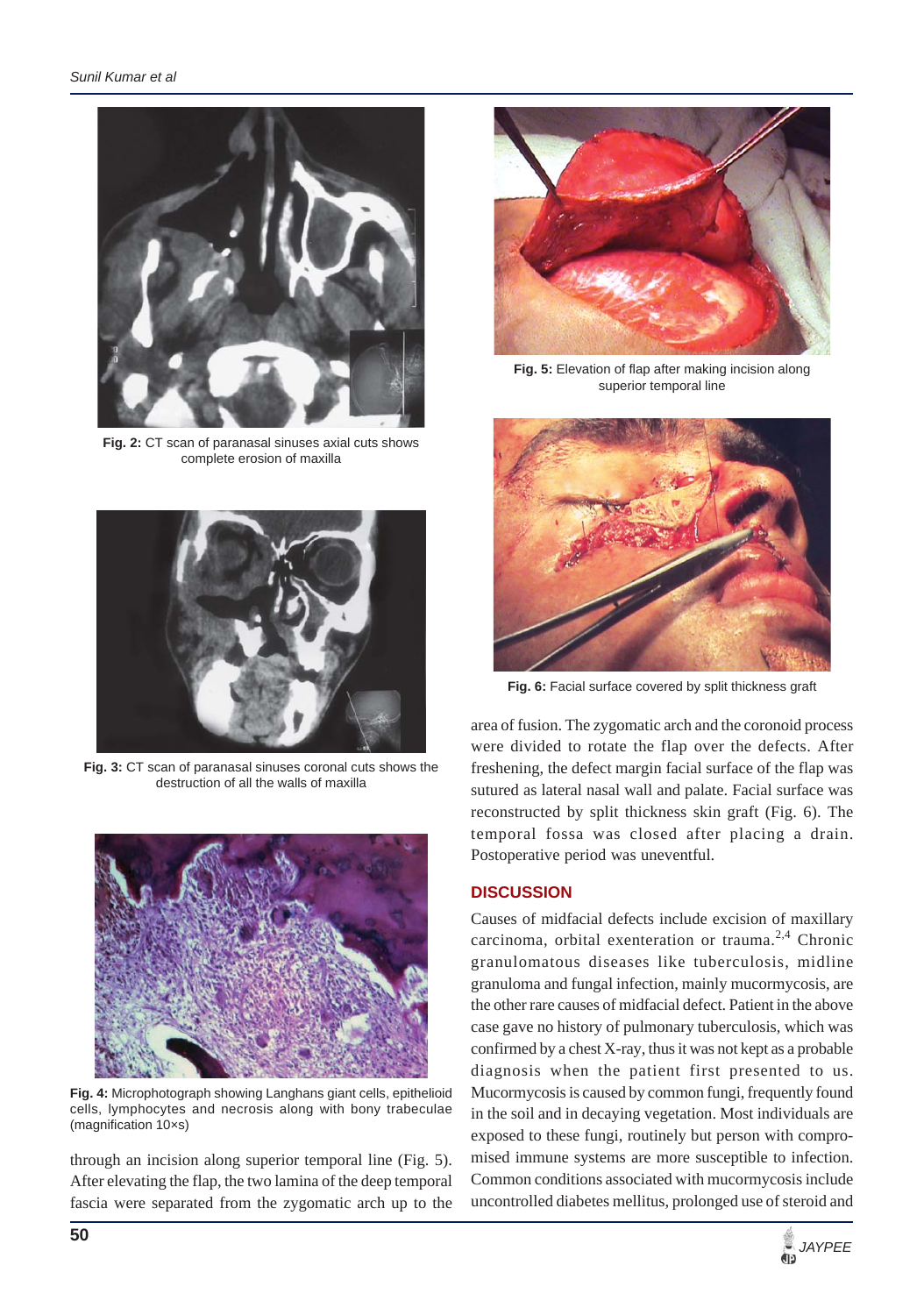deferoxamine, organ transplantation, leukemia, lymphoma and acquired immunodeficiency syndrome. As swabs of tissue or discharge are generally unreliable, the diagnosis of mucormycosis is made on the basis of histopathological examination of the involved tissue. Although tuberculosis of the maxillary sinus is a rare entity, it is nearly always secondary to pulmonary or extrapulmonary tuberculosis. The infection reaches the sinus either via the bloodstream or by direct extension.<sup>2</sup> Clinically, the tubercular osteomyelitis is characterized by lack of early symptoms. Appearance of fluctuant swelling, i.e. Pott's Puffy tumor, is usually the first symptom.<sup>6</sup> Skin attachment, discoloration and sinus formation are late features.<sup>7</sup> It presents either as antrum filled with polyps and thickened mucosa having a pale and boggy appearance or by more aggressive form as bony involvement and fistula formation. Soft tissue and bony midfacial defects are associated with cosmetic deformity and functional disability requiring reconstruction. There are various options for reconstruction with its own advantages and disadvantages. Traditional reconstructions include skin grafting and placement of a prosthesis for maxillary defect, and spontaneous granulation or epithelialization of defect with prolonged healing time, poor cosmetic outcome and possibility of developing fistula between the oral cavity and the nasal cavity or the paranasal sinuses.<sup>3,4</sup> Common regional flaps for reconstruction of midfacial defects are cervicofacial rotation flap, forehead flap and temporalis muscle flap.<sup>8</sup> Distant pedicled flaps that are used in reconstruction of midfacial defects include latissimus dorsi, deltopectoral, pectoralis major and trapezius flap. These flaps are based on the trunk and may not have sufficient pedicle to reach the maxilla and the orbit. They may have limited flexibility and tissue volume. Recently, free flaps like latissmus dorsi flap, scapular fasciocutaneous flap, rectus abdominis flap, fibular osteocutaneous flap and radial forearm flap are being used for midfacial defects.<sup>9</sup> Free flaps are reliable and flexible and specially required for extensive soft tissue and bone defects. The main disadvantages of free tissue transfer are the long operative time, expensive cost and the additional morbidity in another operative site.<sup>3</sup> Temporalis muscle is one of the regional flaps that has been used in facial reconstruction with minimal donor-site morbidity. Temporalis muscle flap has been used in the obliteration of the dead space following orbital exenteration, in augmentation of facial contour following major maxillofacial resection<sup>5,11</sup> and in intraoral reconstruction.<sup>12</sup> It has a constant vascular supply from the deep temporal and the middle temporal vessels that are located on the deep surface of muscle. One of the drawbacks of temporalis muscle flap is its short arc of rotation but it can be increased by some modifications in surgical procedure like fenestration of the lateral orbital wall, resection of the coronoid process and division of the zygomatic arch. $^{11}$ Temporalis muscle flap can be used as a composite myofascial flap with cranial bone and it supports immediate or delayed free bone graft.<sup>13</sup>

## **CONCLUSION**

There are many causes of midfacial defect including surgical resection of maxillary tumor, trauma or chronic granulomatous diseases. Although rare, tuberculosis is one of the causes of midfacial defect in developing countries. This clinical report describes the midfacial defect caused by tuberculosis and its one-stage reconstruction with temporalis muscle flap. Because of its close anatomical proximity to the midfacial region and to its easy transference, this flap is an excellent choice for reconstruction defects in this region. The flap is reliable as long as its vascular supply is preserved and the operative time is short compared with free tissue transfer. Fascia, in contact with the oral cavity, epithelized in 3 weeks making it resistant to the proteolitic action of saliva.10 Its dimensions and arc of rotation may be increased by using temporalis muscle and deep temporal fascia myofascial unit and by dividing zygomatic arch and coronoid process. Temporalis muscle flap should be taken into consideration before deciding on more extensive reconstructive procedures, especially for moderate defects.

#### **REFERENCES**

- 1. Page JR, Jash DK. Tuberculosis of the nose and paranasal sinuses. J Laryngol Otol 1974;88:579-83.
- 2. Foster RD, Anthony JP, Singer MI, et al. Reconstruction of complex midfacial defects. Plast Reconstr Surg 1997;99: 1555-65.
- 3. Wells MD, Luce EA. Reconstruction of midfacial defects after surgical resection of malignancies. Clin Plast Surg 1995;22: 79-89.
- 4. Menderes A, Yilmaz M, Vayvada H, Demirdover C, Barutcu A. Reverse temporalis muscle flap for the reconstruction of orbital exenteration defect. Ann Plast Surg 2002;48:521-26.
- 5. Renner G, Davis WE, Templer J. Temporalis pericranial muscle flap for reconstruction of the lateral face and head. Laryngoscope 1984;94:1418.
- 6. Meher R, Singh I, Raj A. Tuberculosis of zygoma. Int J Pediatr Otorhinolaryngol 2003:67(12):1383-85.
- 7. Sachdeva OP, Gulati SP, Kakker V, Arora B. Tuberculous osteomyelitis of zygoma. Trop Doct 1993;23:190-91.
- 8. Shagets MJ, Panje WR, Shore CJ. Use of temporalis muscle flap in complicated defects of head and face. Arch Otolaryngol Head Neck Surg 1986;112:60-65.